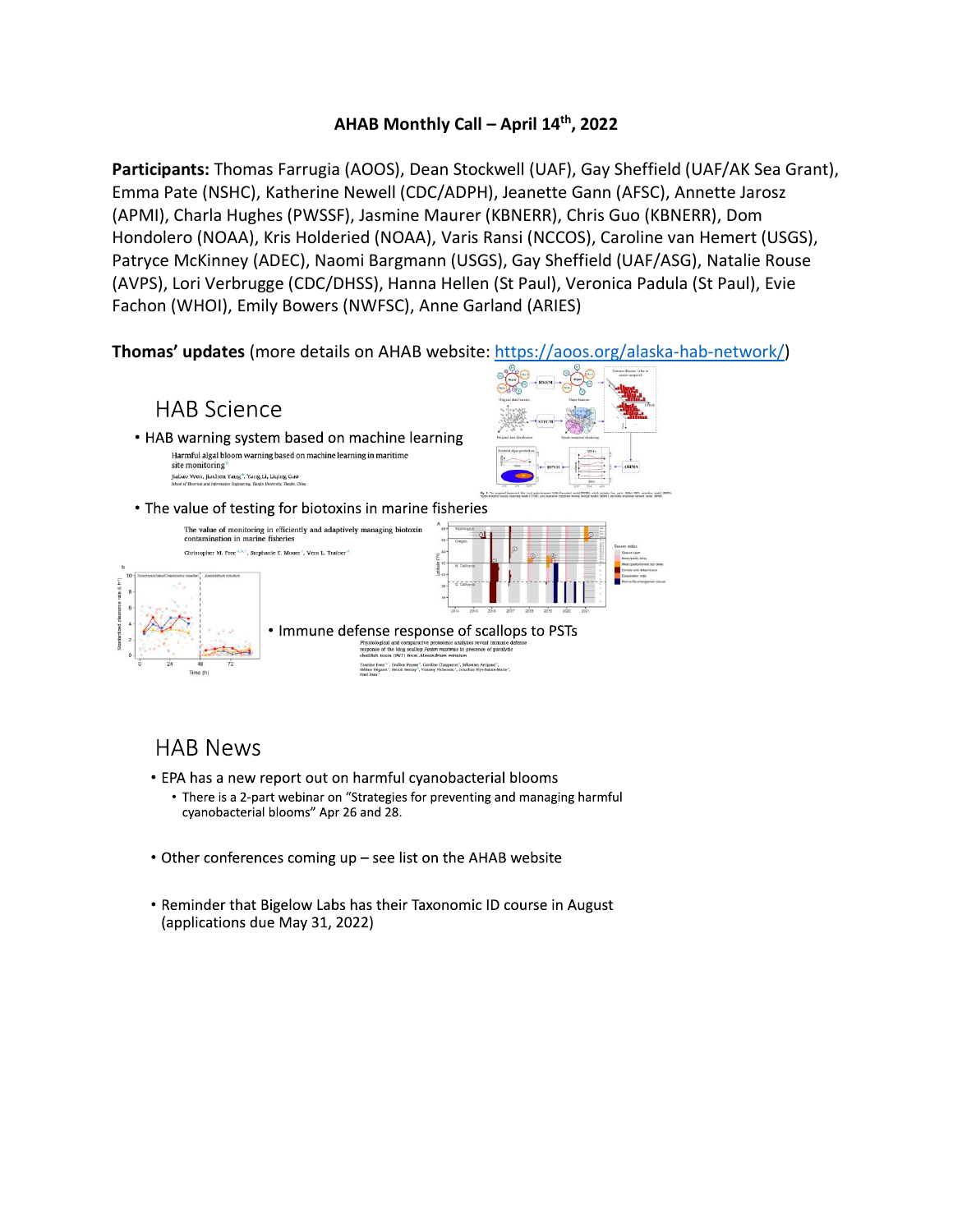## **AHAB** work

- Meetings/conferences attended • HAB Observing Group Webinar (Mar 16), Kodiak ComFish (Mar. 24-26), Mariculture Conference (Apr 12-14), APIA Food Security Symposium (Apr 12-14)
- Working on outreach materials on HABs and the work of AHAB members
- Messaging about field tests their benefits and disadvantages
- Razor clam fishery might restart, ADFG is sampling for them seeing if they can also sample for toxins
- CDC putting out an Epi bulletin on HABs. They saw a decrease in the last 5 years has there been a decrease in HAB formation?

**Emma Pate**: So in regards to these field tests, and all the information available for them, is there any way that an area like our region, for example, can gather those field tests to apply them not necessarily to have official valid test results, but as a part of contributing to using them in the field and providing, you know, the information that will help improve these tests? **Thomas**: That's definitely something that you can look at. It just needs to be clear that this is done within a research context, and be very clear that it's not for food safety decisions. It can be coupled with samples being sent to labs to verify and compare. This kind of messaging I'm talking about is for the general public to present clear answers. These field tests are not meant to determine whether or not something is safe. But we can definitely talk about potentially developing a research project where we would use some of these field tests in conjunction with sending samples to labs in a kind of a research setting in order to see if they can work. And some people, Steve Kibler, have been working with some companies on seeing if they can develop some tests that are a little bit better. The problem is that the number of people using these tests is probably going to be quite low in the grand scheme of things. And so companies don't really see it as economically viable to put a lot of money into developing these tests, for the few number that they would probably sell. So that's really the message we're trying to get across. But as a larger discussion about what these tests, whether or not we can try out these tests in Alaska, we can definitely talk about that.

**Katerine Newell**: Regarding the Epi bulletin, I'll just leave my email in the chat. And then if anyone has any kind of feedback or suggestions, that would be really great. So yeah, thanks for mentioning.

**Dean**: Thomas, this last five years decrease is that Alaska only? Is it west coast? US? **Thomas**: What Katherine is talking about is Alaska specific - that there has been a decrease in the reporting of a PSP cases in the last five years or so in Alaska. And so her question was, could that be due partly to a decrease in HAB formation in Alaska?

**Dean**: So you're saying that this is only reported cases, like at hospitals, and it has nothing to do with the concentrations of HABs that like SEATOR has been showing over the last several years? **Thomas**: Right, right. Katherine's question was, we've seen a decrease in the number of reports, and what could explain that? And so her question was, has there been a decrease in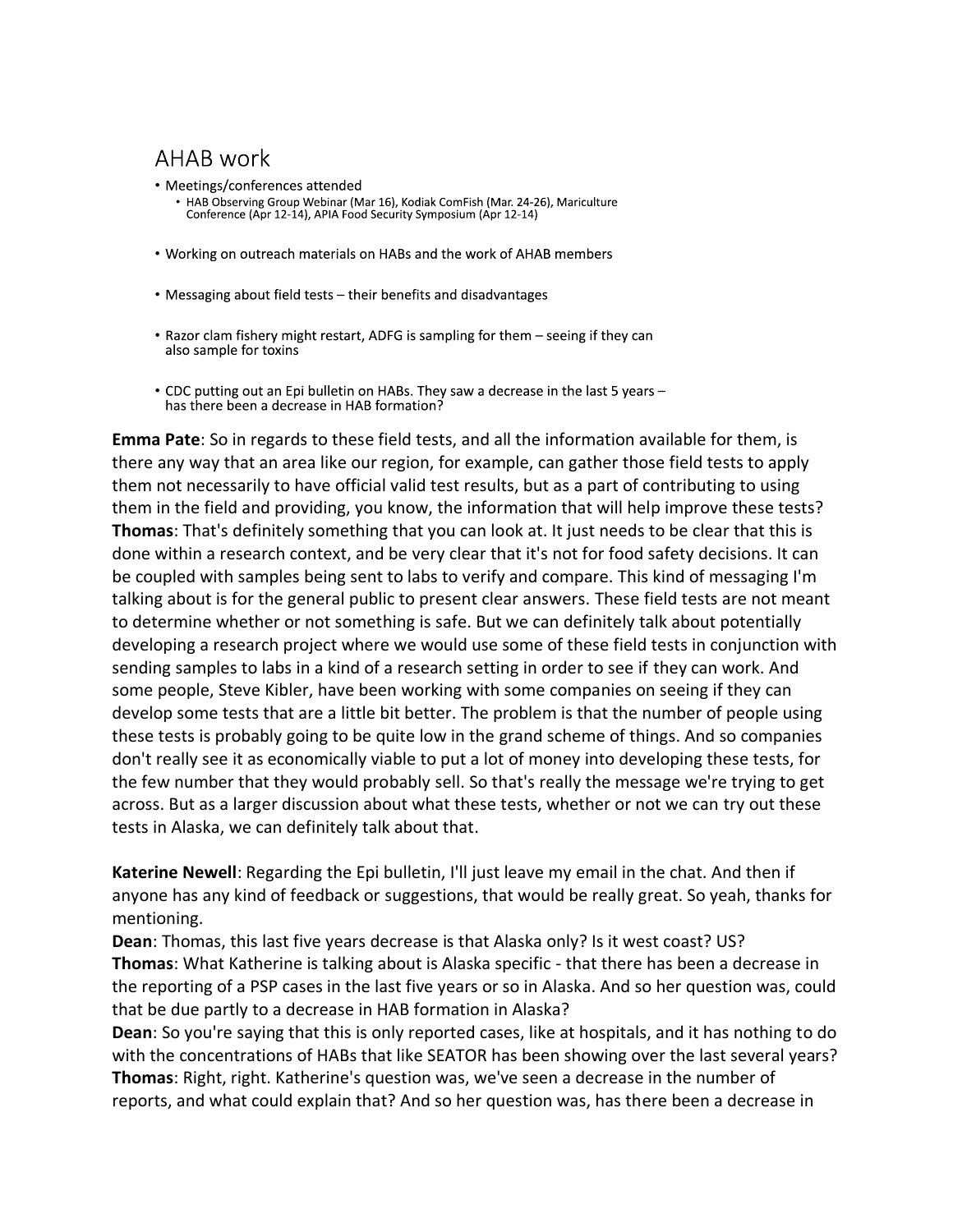HABs that could explain the decrease in reporting of PSP? There are other things that this could be due to as well. But that was her question to me. And, and I was kind of putting it out to the group in case anybody had any additional thoughts on that. What the overall feeling, has there been more or less HABs in the last five years? My feeling is no. But I don't know if that's everybody's feeling as well.

**Naomi**: Having worked at Sitka tribe and ran that lab for a couple years, I would say no, to a decrease in HAB events. We had a huge bloom in 2019, when it was hot everywhere in Alaska, it seemed like and I think it's interesting that it coincides with the setup of SEATOR and that monitoring lab. I know the partners that we worked with across Southeast Alaska, were extremely diligent in keeping their citizens informed and as safe as possible. And I don't think that should be discounted in that equation.

**Gay**: So it's really good. But be aware though, in Alaska, if you're just looking at hospital reported cases, which you would do normally anywhere else, that may not give you the full story of what's underway here in the State. So western Alaska, there's been all kinds of developments in the research arena regarding potential problems and actual data that show an increase from no data to data that indicate we do have clams that are over the seafood safety limit, and that a lot of the animals here which are consumed. You know, we're seeing where there was no data now it looks like there's potential for some really tough times, especially up in the Ledyard Bay, Northeastern Chukchi Sea. So just as cautionary, I guess, please know that western Alaska is really remote. And, and we have really not a very good trans boundary communication system, especially nowadays. But even so, they have had HAB events but we can't get much data on those. So it might be misleading, if you're just looking at hospital, and to say, well, the cases have been down not to be a gloom and doom, but there's a lot of information coming to this region that may warrant adding those or some of these different metrics like we're remote, and we don't have good communication with the whole shared ecosystem on the other side, when it looks like they may have had events. I hope that helps. **Katherine**: Thank you so much. I really appreciate it. I probably should have clarified. So I am technically CDC, but I'm based at the Alaska State Health Department's so this is going to be very Alaska specific. This bulletin that's coming out. But yeah, it is reported cases, which we've seen a decline in, which obviously can be affected by numerous factors, including, for example, things like healthcare seeking behavior, which we may have seen a decline in during the pandemic, as people sort of didn't really want to go to hospitals, given the situation that we were in and kind of the non specificity of symptoms that PSP causes. There's a lot of different factors that could potentially explain this decline. That's not just an actual decline in cases. **Gay**: And I would hope you maybe break up the state into different boroughs or in a case of the Bering Strait non boroughs. It helps for Alaskans, I think to be able to zone in and see what's going on in my region versus sort of a statewide blanket statement, because we're so big and we're so different in each region.

**Emma**: I worked for Norton Sound Health Corporation, and we are our Regional Hospital for this region. So I would want to ensure there's no miscommunication on that information. Because I wouldn't want our medical side to downplay the importance of monitoring for harmful algal blooms, just because the medical side is seeing lower or decreased cases. Because in our region, we have a lot of people that consume traditional foods from the marine and freshwater. And they are very interested and serious about water sampling and starting this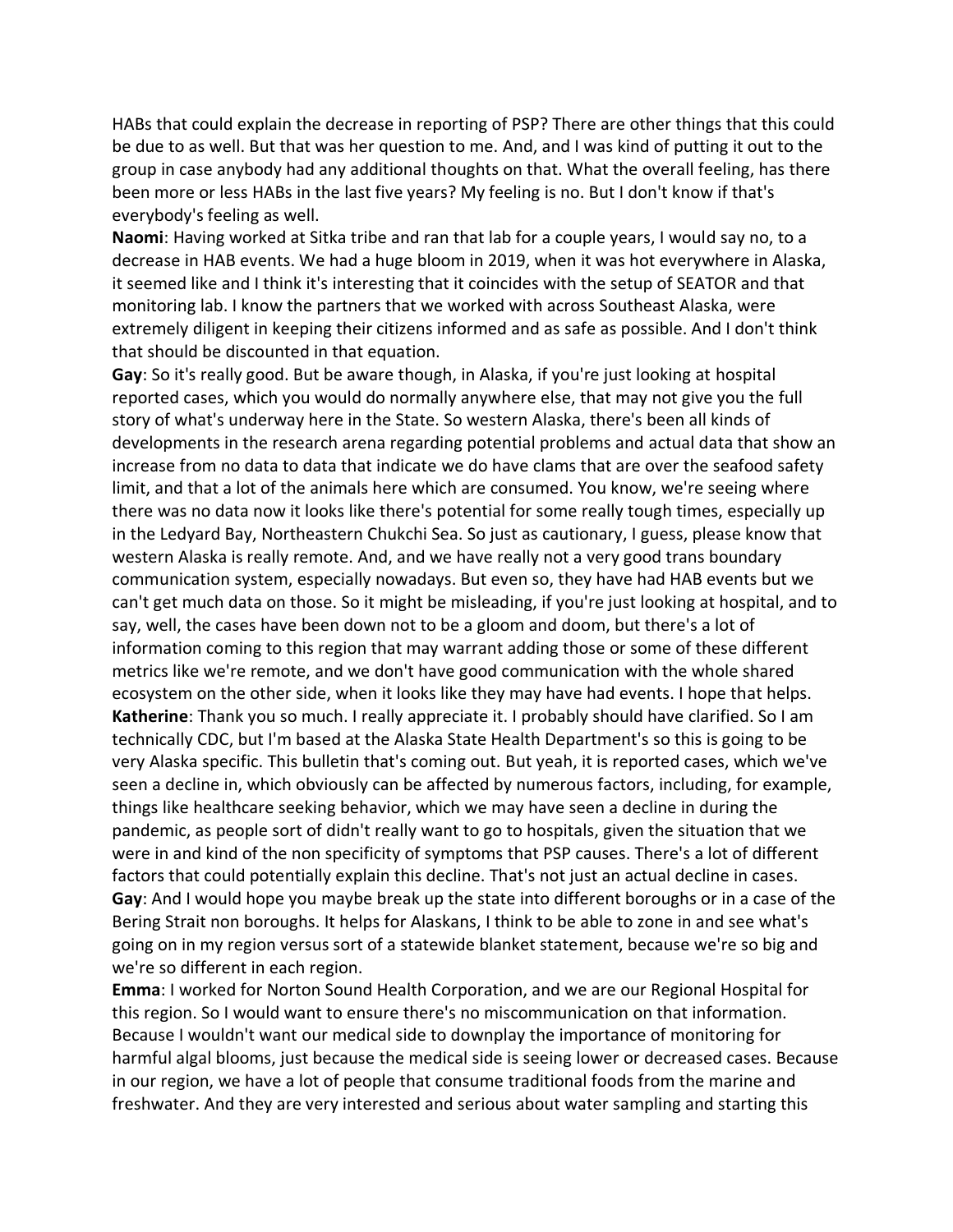program in our region. So I just want to ensure there's no confusion on the medical side between our traditional food sources and consumption and interest in what we're starting here with the Norton Sound area and the medical side.

**Katherine**: katherine.newell@alaska.gov or rjz9@cdc.gov. In case anyone else has questions or thoughts. Thank you all, appreciate it! Emma we are definitely going to emphasize that this decline does not equate to playing down the risks of HABs and PSP and we have really emphasized the need for continued monitoring of HABs and prompt reporting of PSP symptoms to Alaska Section of Epidemiology. Thank you for your thoughts!

**Round Robin Updates** (going by region of work)

## **SOUTHEAST**

## **Jeanette Gann**

I haven't gotten any monitoring recently. But I did want to let folks know that we, we finally got our IFCB kind of up and running and figured out how to work that thing. And we're sending it out to Dutch Harbor, where I'm gonna meet it for the spring survey in the Bering Sea. And then we're going to try and keep it on board the Dyson for the entire summer to get a complete seasonal succession of phytoplankton and then we'll go back out and early fall, and then finish up and pull it off. So yeah, happy to share any HAB information from that cruise once we figure out how to do the post processing on it. But hopefully, that'll be a good a good first use of it.

Thomas: That's awesome. So for those of you who who may not know, IFCB is an image flow cytobot. It's basically like a little camera that flows water through and takes pictures of each individual plankton cell that comes through it, and then and then there's kind of postprocessing afterwards that can identify some of the species. And so it gives you a great idea of the phytoplankton in general, but it can be used to kind of see how many HAB specific species there might be. We have one in Alaska that's with the Alaska Fisheries Science Center, and Jeanette runs it.

#### SOUTHCENTRAL

## **Annette Jarosz**

Not too much to report, we're still unfortunately waiting for lab equipment or centrifuges still probably a month or two months out. So we're waiting on that. But we are hosting a training workshop at the beginning of May. So we're getting ready for that we're having some people come up from NOAA, people from all around the Kenai, and 10 are coming. So we have better participation than we did last year. So that's really exciting. We're really hoping to get a lot of our community members come up. And then right after that, we have our climate change workshop, that CRRC puts on. So we have a lot going on at the beginning of May. That's about it.

## **Jasmine Mauer**

Yeah, good morning, everyone. We also are getting things going here at the Research Reserve for our sampling efforts. And Chris is also on the line, so he might want to add some things from his project. We are definitely downsizing as Rosie might have talked about last month with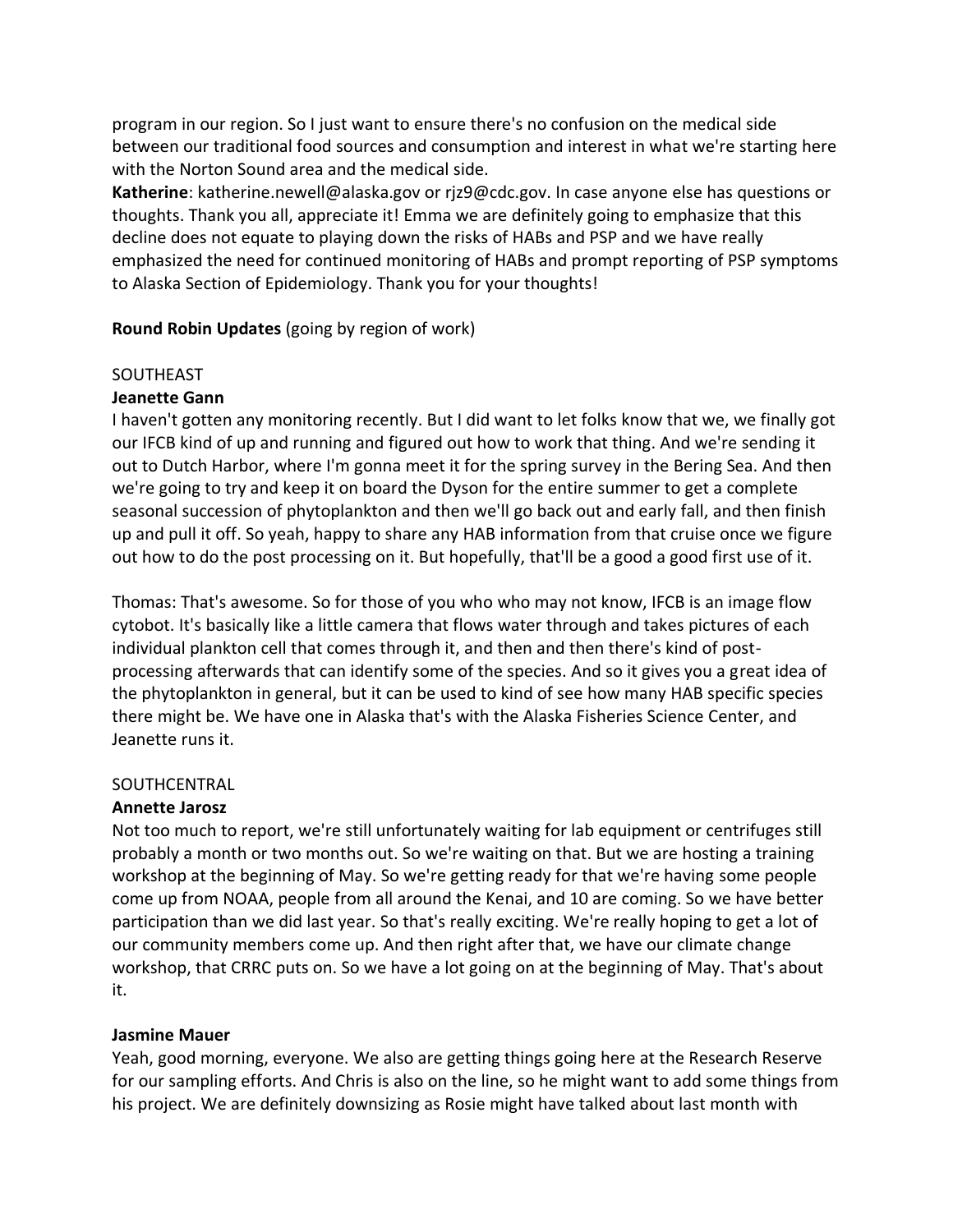Rosie moving on. So we're going to be focusing our sampling here, right in Kachemak. Bay. And our boat is not yet in the water. So when we do have our research vessel in the water we'll be getting out in earnest, do more samples. And we'll be doing our monitor training May 4. That's coming right up.

#### **Dom Hondolero**

We're we got some pretty good weather down here, so we're expecting to see the spring bloom starting up. But yeah, we don't really have any updates at this time.

## **Kris Holderied**

I will say Dom and Chris got out the last couple of days to do our or quarterly oceanographic and plankton sampling. So the boat based work off of our Kasitsna Bay Lab boats. And I did hear that from those guys that there was a lot of copepods out there. So the zooplankton side is popping, which is kind of expected this time of year. Nothing more on that other than you know, it's the start of everything cranking up on the on the field work side, which is exciting. Also, Steve Kibler that I think a bunch of the folks on here know from our Beaufort laboratory in North Carolina. He has been working now for a long time on HAB toxin transfer in the food web and other things. So he is coming up to the state in June and going to be in Kodiak but also a couple of days in of Anchorage. So it'll be towards the end of June. I know he's going to be in Anchorage like the 28th and the 29th. So I think he's reaching out to folks that if anyone's interested in talking with him he'll be in the state in June. And I think they're coming back in August as well. Thanks.

## **Varis Ransi**

We have our web page for the sea surface temperature model that's going live on May 2. And I'll send you the link Thomas. And also my email address and Bob Daniels address for maybe for people will want to check it out and maybe give us feedback. You know, I'm sure we can use some feedback and improve on it. So the SST part, which is kind of like the, the nowcasting phase is going live, but we also have an additional component where we're going to incorporate the NCOMM model to it, so that thing is coming up as well. But so we're going to go roll out in phases, we have separate temperature parts from satellites going up. And the modeling part is going up, hopefully, in a month or so. And I'll share my link maybe you can put up that up in your newsletter, and ask folks to check it out and give us feedback. This is for everywhere in Alaska but we divided up Alaska into 6 regions.

Kris: I'm gonna add to what Varis said – part of what they are looking for in feedback is if there are other areas, we basically took the initial feedback that came from this group and others and to pick areas to kind of zoom in for the higher resolution SST improvements, sea surface temperature information. If there's other areas that folks would want to see that then that would also be good feedback to give back to this. Thanks.

## **Patryce McKinney**

Good morning. For the most part, things are just business as usual. I think the only thing that's interesting at this point is we did get a small amount of money from Department of Commerce and Economic Development, I believe it was actually funded ARPA fund before that, but I'm not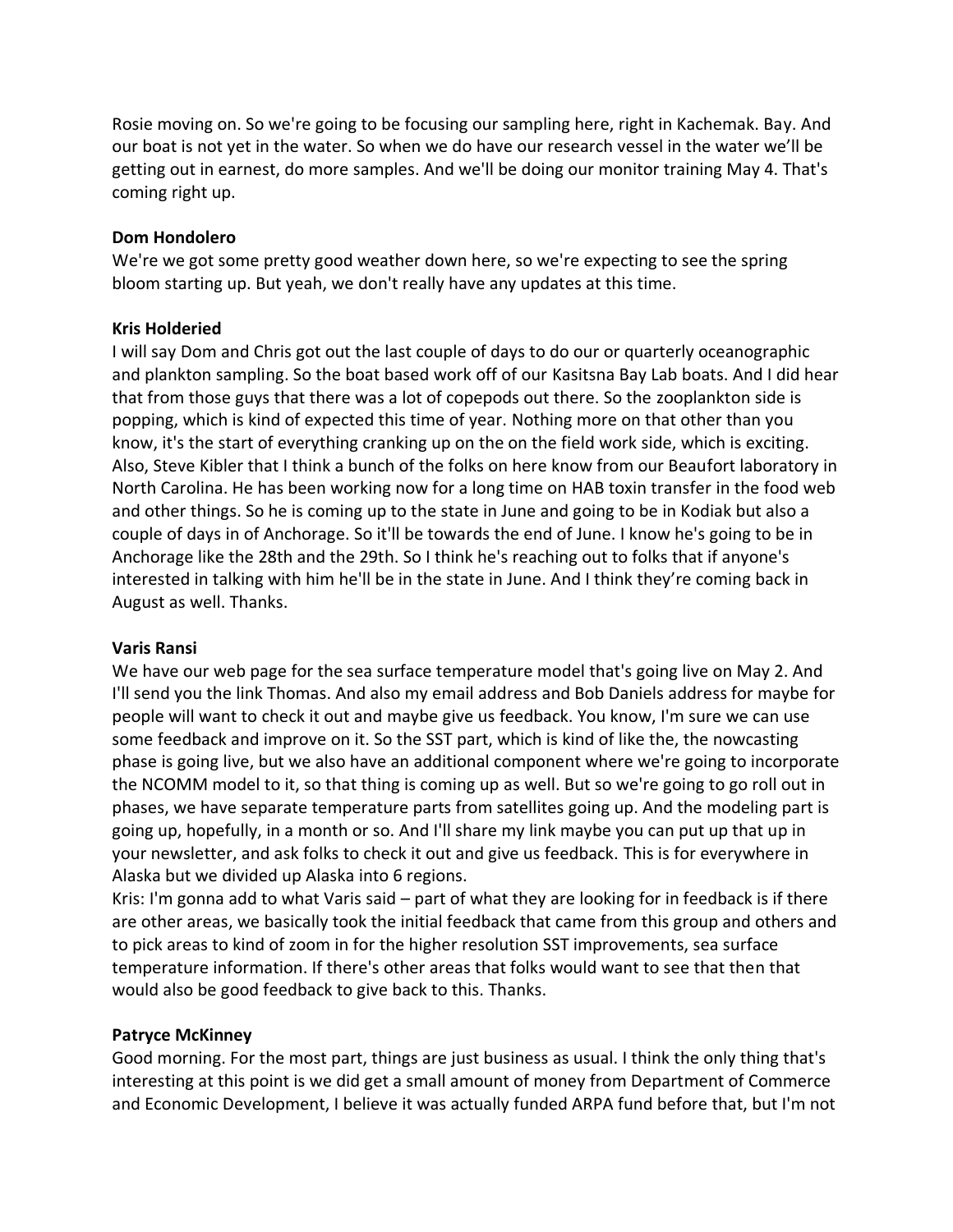sure. But to try to validate a faster method for wet storage samples. Although for most people on this group, we're talking subsistence, you know, wet storage isn't necessarily on their target list. But it is a small progress, I guess. So we'll try to validate that over the next year and see if we can speed up that testing a little bit.

#### **Caroline van Hemert**

I can jump in and just give a quick update. I'll let Matt give the full update, he's out this week, on the captive work we were doing with the Alaska Sealife center. But that wrapped up recently and went really well and have some pretty interesting results. So excited to compile all that information. And for those of you who hadn't heard about it before, we were doing some controlled trials with common murres. And trying to understand the effects of saxitoxin ingestion, both in a more acute setting and then over repeated dosing, so a chronic exposure. And then we were able to work with Don Anderson and other others at Woods Hole to acquire some naturally grown toxin. So that's also really interesting, and some pretty intriguing results there. So we'll have more to share on that. But just that the at least this phase of the study is all wrapped up and was successful. And then we recently submitted a paper that I think some of you have probably seen us present on in the past on the 2019 bloom in association with arctic tern mortality. So hopefully, we'll be able to share that before too long as well. That's all on my end.

## **Naomi Bargmann**

I can go next. So I ran three plates with the new DA kits from Abraxis. I put on a smattering of samples from across years and locations. And interestingly, what hit was Cook Inlet prey and some Unalaska prey samples (mysids, forage fish, euphausiids, anything eaten by seabirds). And what's even more interesting is that they mirror the values reported in Van Hemert et al. - their highest concentrations they found a mysid from Cook Inlet and I found the same thing and pretty much the same level. So I must have done something correct. But I really liked these new kits for anyone interested out there. It's a lot easier than using the Biosense kits. It's a lot less waste, it's just like the regular saxitoxin Abraxis kits. The only hiccup was that the last one went seriously wrong. I'm not sure what happened. The control came out half of what it should be. I had ultra high CVs across the plate and I emailed Abraxis about it and they just sent me a new kit. So just to confirm that, whatever it was if it was the kit or user error or whatever, which is weird because I've never ran a plate like that and had that many high CVs across a plate. So I just don't know what happened. Unfortunately, I can't rerun that plate right now, because and I've emailed Miley and Annette about this down at Alutiiq pride. But there's a shortage on capillary piston micropipette tips. I know that's a mouthful. But they're positive displacement pipette tips that we use during diluting the unknowns. And yeah, they're on serious backorder like Matt ordered some back in October, and they're still not here. And I've been in talks with the company. And hopefully coming here in May or June. I think May is a dream, but probably June or July is when they would actually get shipped up here. And so that is on hold.

#### **Katherine Newell**

My name is Katherine. And I'm the Epidemic Intelligence Service Officer from CDC that is assigned to Alaska for the next two years, in their section of epidemiology, which is where we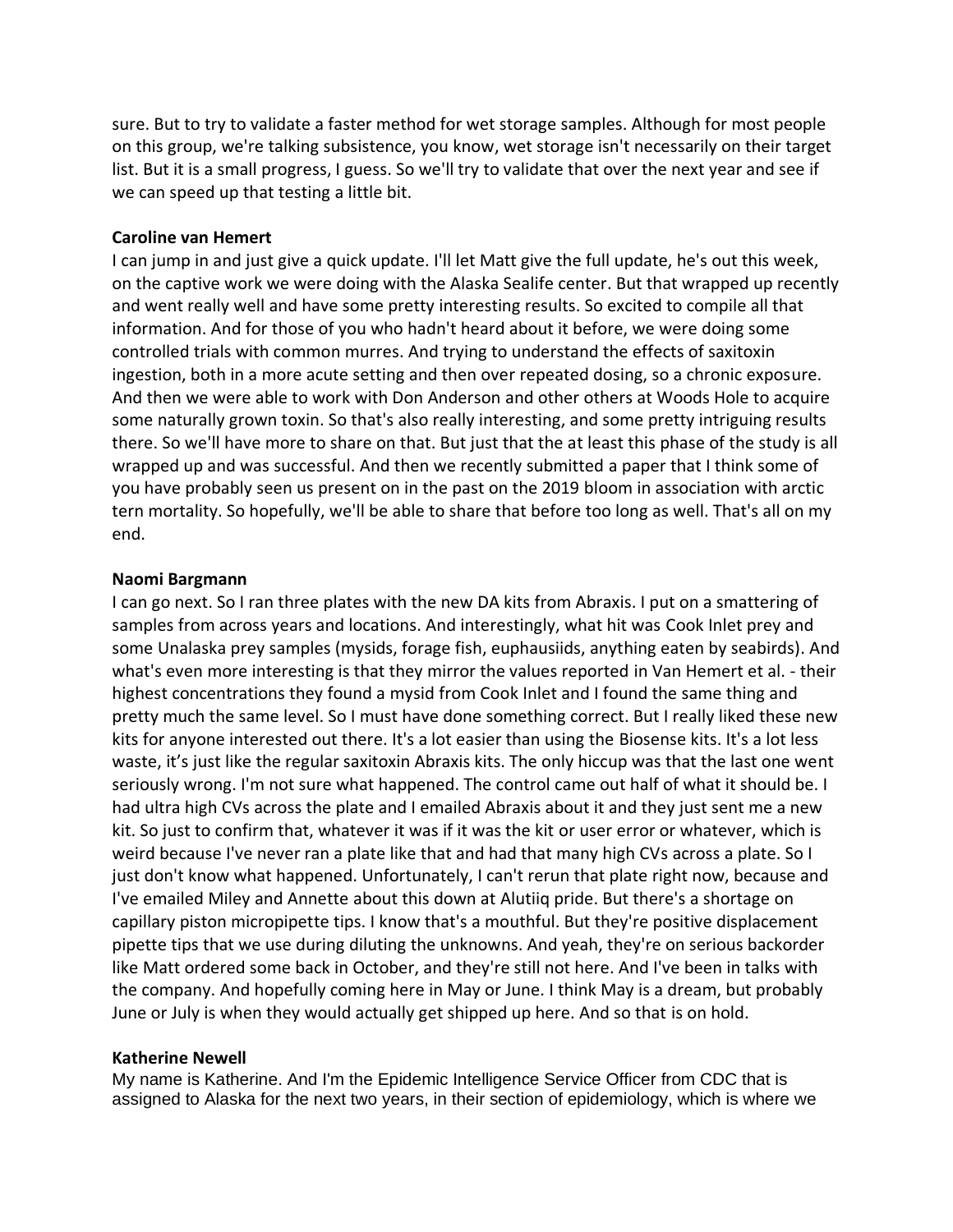get our PSP cases reported to. So yeah, we last put out a bulletin on PSP, I believe in 2014. And so we thought with the new shellfish harvesting season coming up, now, we would put out an updated one through to 2021. Just describing kind of the descriptive epidemiology of reported cases that we've had. And that's when we kind of saw that we've seen a considerable decline in recent years. So that's, I just thought of just pitched why that might be to Thomas. And yeah, thank you for all your feedback. I really appreciate it. We hope to get it out in the next couple of weeks

#### **Dots Sherwood**

I'm a One Health student at UHF and I'd be interested to get feedback from people I can share my email, but I'm doing the science communication class actually this semester and Currently, I'm working on developing, targeted audience information about harmful algal blooms in Alaska. And like, specifically, I'm focusing on visitors to Alaska at this time, rather than there are so many different audiences that information needs to be very specifically targeted to their needs and expectations. So that's what I'm doing at the moment. Thanks for having me here. [dotsvet@gmail.com](mailto:dotsvet@gmail.com) If anyone interested in social media and other communication methodologies to engage different audiences for messaging on HABs.

#### KODIAK

## ALEUTIAN AND PRIBILOF ISLANDS

#### **Hanna Hellen**

Yeah, hi, everyone, Veronica's on as well, but she had to hop off for another call. So I'll just give a little update. We're just getting ready to get started on our sampling project. Veronica and I will be heading out to St. Paul, on the 19th. Veronica will be up for a couple weeks. And I'm going to be out there until the end of May, and for most of the summer, so just getting ready for the summer season and are sampling projects.

## **Veronica Padula**

Our team of five has had to be in two places at once. Just wanted to give the update that we signed our agreements with Sijo and ACF for the pilot project. And so we are kind of set on that end. I just can use this moment because I keep forgetting to email you, Thomas. We leave on Tuesday for St. Paul. So if there's gear we can grab from you. Maybe we can make an arrangement to pick that up and packed away? And then, part of our team, me, Hanna and Emily are heading out next Tuesday, fingers crossed that we make it. And we'll sort of start reconing good sites for sampling for the AHAB pilot project and doing some on site training on how to collect the samples. So I'm excited for that, to kind of get out there. And Hanna and Emily haven't been to St. Paul before. So I'm really excited to show them how cool it is. And like they get to work for such a cool place. So it'll be great. I'm really looking forward to the trip next week, except for the whole packing part.

#### NORTHERN BERING SEA

## **Gay Sheffield**

The ice cover image (below) was taken about a week ago, that's the sea ice. And just you know, the melts really underway, and we didn't freeze last night, we had rain on and off. And we are going to have East 20 to 25 gusting to 40 to 45 at times into Saturday. And temperatures the low be like 31. So we have lots of daylight, even if it's stormy daylight. So just wanted to let people know that for what was supposed to be a "fairly good" ice year, we're not holding on to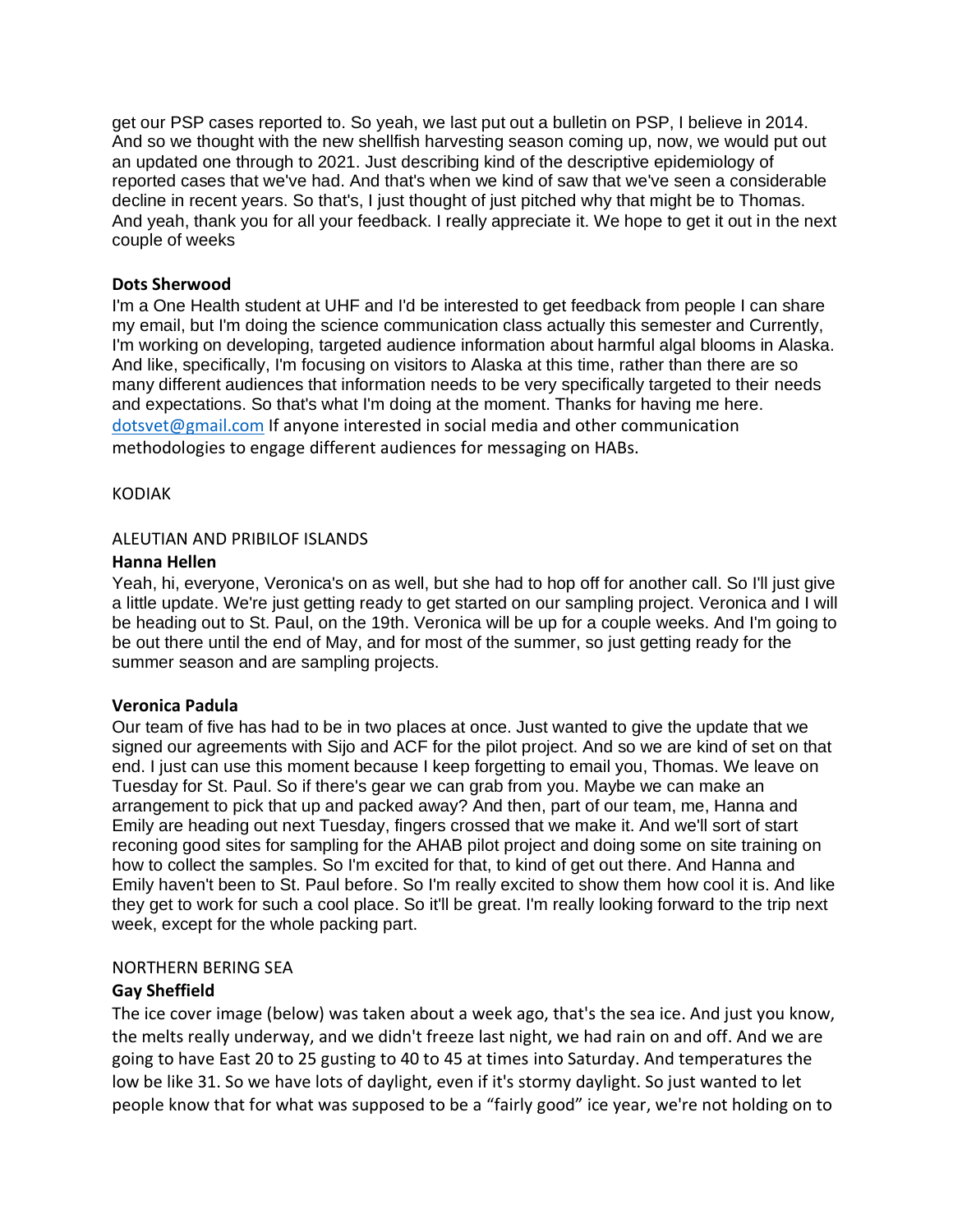it. And it is very, very thin. The other thing I'll put in the chat was the links to both Kathy Lefebvre's paper from this region. And also a new a bulletin that went out to address specifically for subsistence users or Western Alaskan and northern Alaskan individuals who are utilizing the marine resources here. It has a little bit different language, which it should, for people's food security concerns out here, not just solely sort of an academic write up. So anyway, I'll put the links to those in and spring is sprung here. So good luck to everybody. Thank you so much.



Lefebvre, K. A., E. Fachon, E. K. Bowers, D. G. Kimmel, J. A. Snyder, R. Stimmelmayr, J. M. Grebmeier, S. Kibler, D. Ransom Hardison, D. M. Anderson, D. Kulis, J. Murphy, J. C. Gann, D. Cooper, L. B. Eisner, J. T. Duffy-Anderson, G. Sheffield, R. S. Pickart, A. Mousney, M. L. Willis, P. Stabeno, and E. Siddon. 2022. Paralytic shellfish toxins in Alaskan Arctic food webs during the anomalously warm ocean conditions of 2019 and estimated toxin doses to Pacific walruses and bowhead whales. Harmful Algae 114:<https://doi.org/10.1016/j.hal.2022.102205>

Saxitoxin in western and northern Alaskan food webs + estimated doses to walruses and bowheads during warm ocean conditions of 2019. Alaska Sea Grant, University of Alaska Fairbanks, MAB-82, 2 pp.<https://seagrant.uaf.edu/bookstore/pubs/MAB-82.html> ARCTIC **Evie Fachon**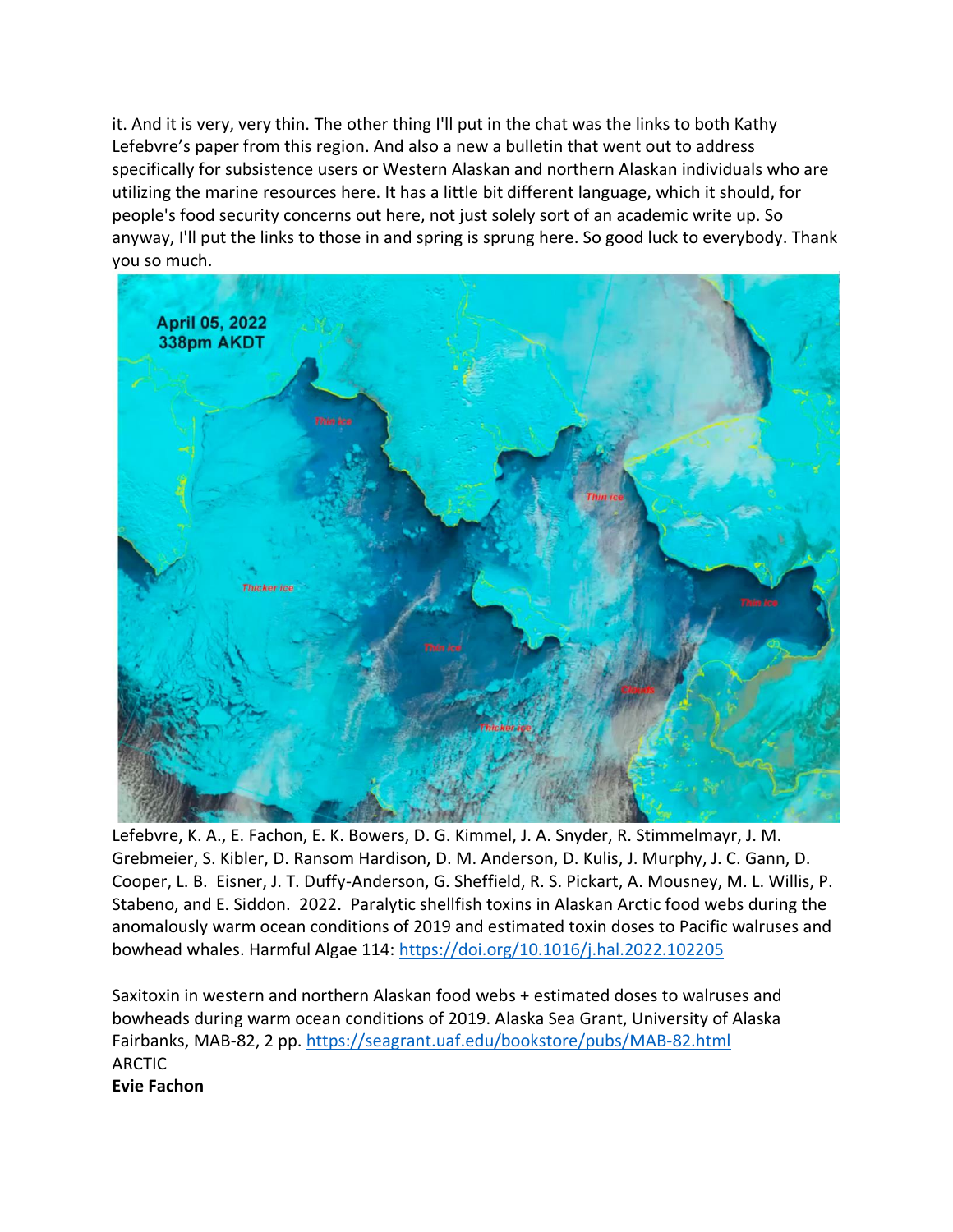No big updates from us. We're just getting ready to be sampling on cruises this summer, will be up offshore in the northern Bering, Chukchi, and a little bit into the Beaufort in July and August and also September. So got a lot of sampling planned. We'll be doing cell sampling for *Alexandrium* and *Pseudo-nitzschia*. And looking for other HAB species. We'll be taking clams and worms to do toxin analyses at some of these offshore locations and kind of like Jeanette was talking about earlier, we'll also have an imaging flow cytobot onboard. So we'll be collecting underway imagery of cells all along that track. So looking forward to being able to share some of those results next fall once we start working them up.

Thomas: That's great, and you just reminded me that you had sent me a link to the output of the IFCB that was really cool. It had all the pictures of everything that was going through it. Is that publicly available?

Evie: Yeah. Let me dig that out for you guys. I'll stick it in the chat. I don't think it's geo referenced at the moment. So right now, it's a lot of images of cells. But I don't think it says where they're from. So feel free to like message me if there's a specific spot that you're curious about. And I can take that out for you.

[https://ifcb-data.whoi.edu/timeline?dataset=arctic&bin=D20180818T154814\\_IFCB110](https://ifcb-data.whoi.edu/timeline?dataset=arctic&bin=D20180818T154814_IFCB110)

Feel free to email me (efachon@whoi.edu) if you have any questions about these datasets! FREVIOUS BIN Selected Bin: 020180822T152903\_IFCB110 NEXTERN → MOSAIC PLOT



This is actually from the Chukchi shelf in 2018 (ignore the map). But this was one water sample. It was about five milliliters of sample, the IFCB scanned and took images every time it detected some sort of mass moving through the flow. So you can see we've got a lot of *Alexandrium* cells here. There's also some *Pseudonitzschia*. But yeah, it can take like 1000s of images per sample, depending on how dense of cells there are in the water. So I'll yeah, I'll drop this link in the chat. It's a data dashboard, and you can kind of click around and look at some of the different kinds of images that we collect.

## **Dean Stockwell**

No updates, be we have a sample coming in from a hot spring in interior Alaska. They were having a lot of algae growing up in their hots prings. And their concern was perhaps that could be toxin producing algae. And these are primarily most probably blue greens in this freshwater system.